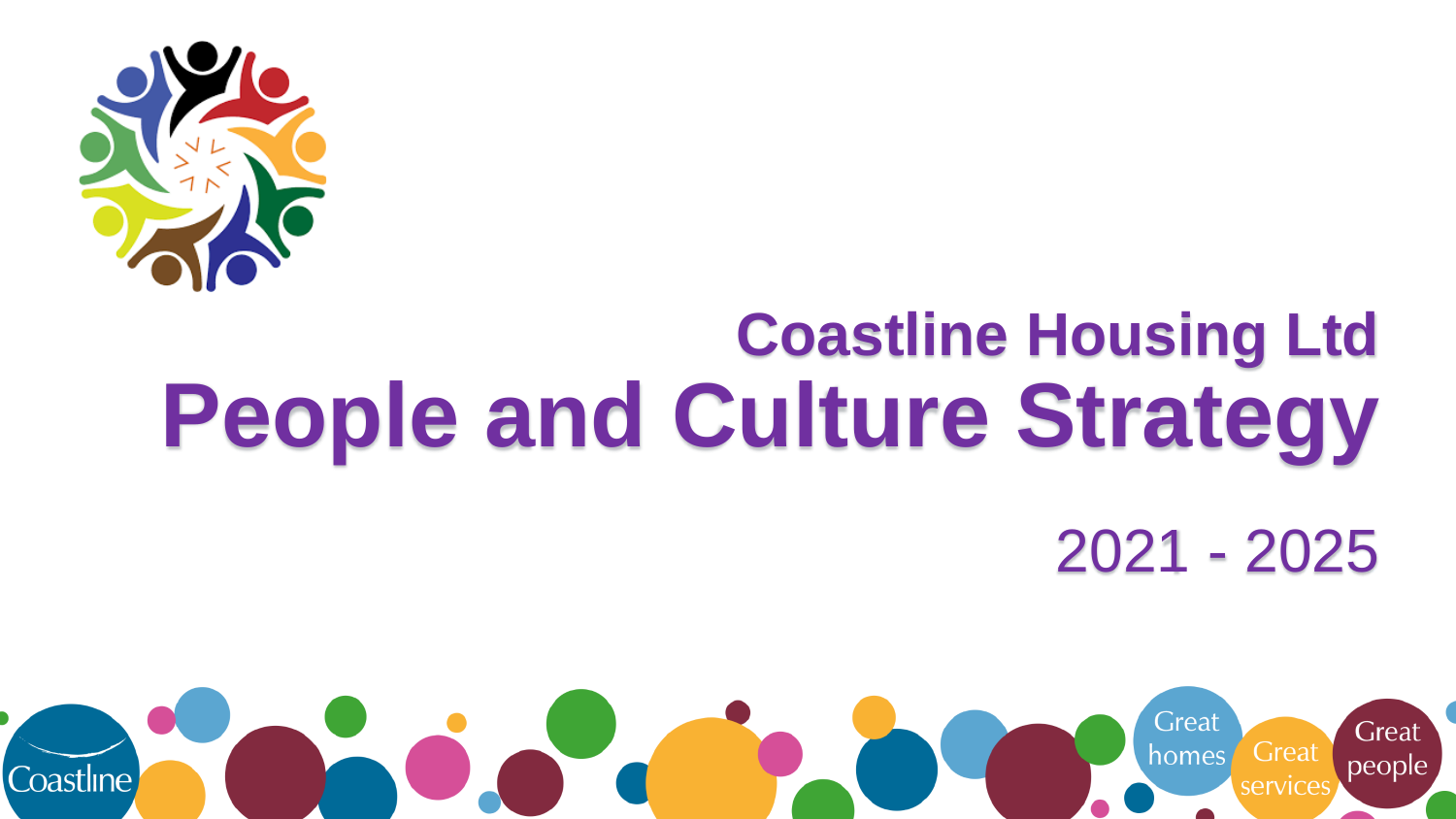## **Our Values**

The way in which we operate and how our future will be built requires great foundations to support our great people. We therefore continue to always:

> Put our customers first Be open, honest and accountable Strive to be the best Value each other

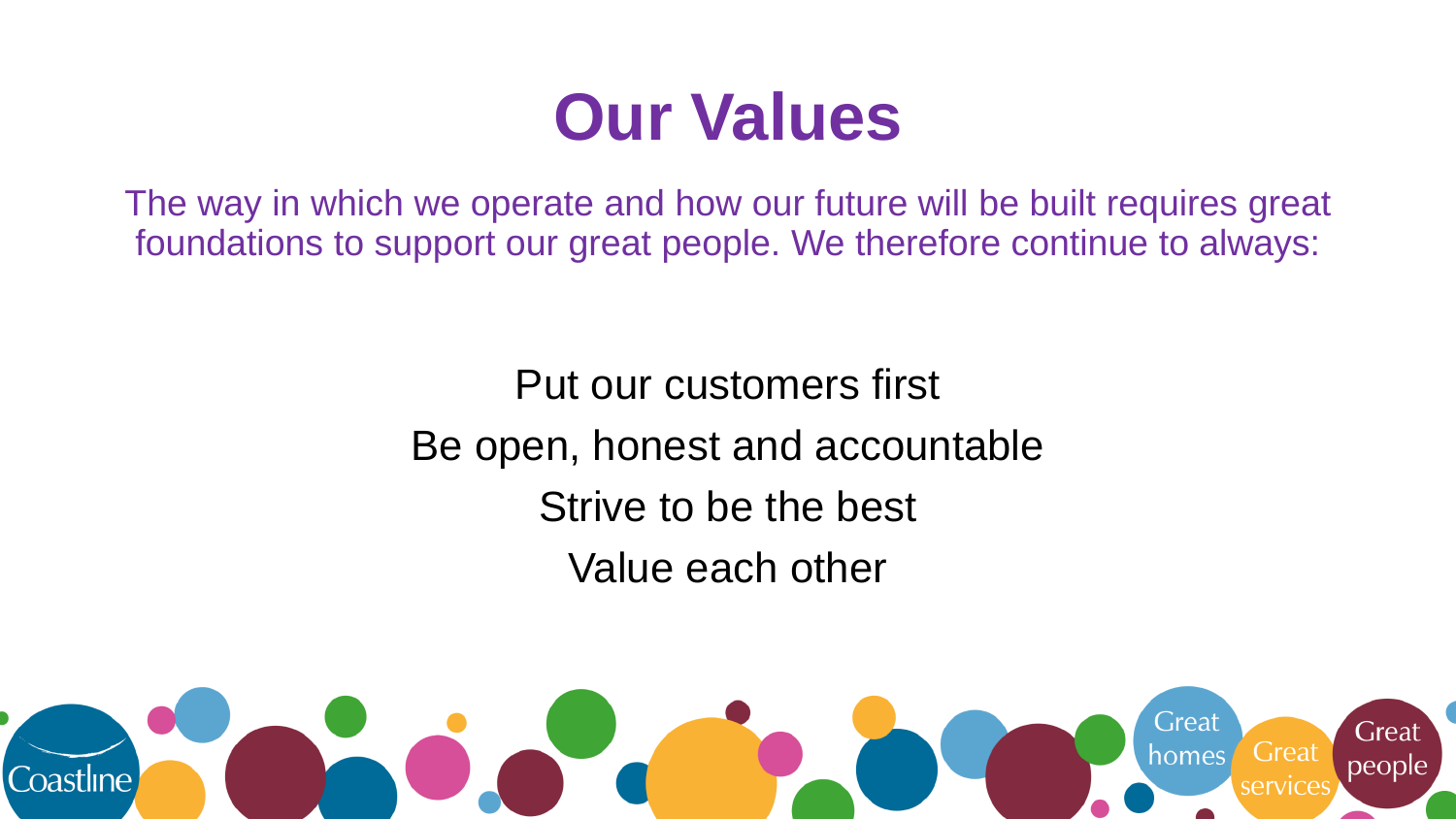## **Introduction**

Coastline's People and Culture Strategy is created to underpin aspirations of the Coastline Plan 2021-2025 showing how we will support, trust, nurture and develop our people, enabling delivery of the Plan. We need a People and Culture Strategy because:

- Our people and culture are key to enhancing perception of customers, colleagues and stakeholders and maintaining a strong employer brand. An empowered workforce is a powerful one and a clearly communicated strategy on how we intend to achieve this is crucial in obtaining mutual trust.
- A strategic approach is important in recruiting, retaining and helping individuals achieve full potential.
- Effective management of all areas of HR is essential to living the Values and supporting delivery of the Coastline Plan. We do this through continuous review and reflection and being responsive to recommendations and external benchmarking, such as Best Companies, IIP and ICSUK.
- We are an ambitious, forward looking organisation with a commitment to continuous improvement, innovation and investment in our colleagues. We demonstrate this by making a clear, firm commitment to be the best for our people.

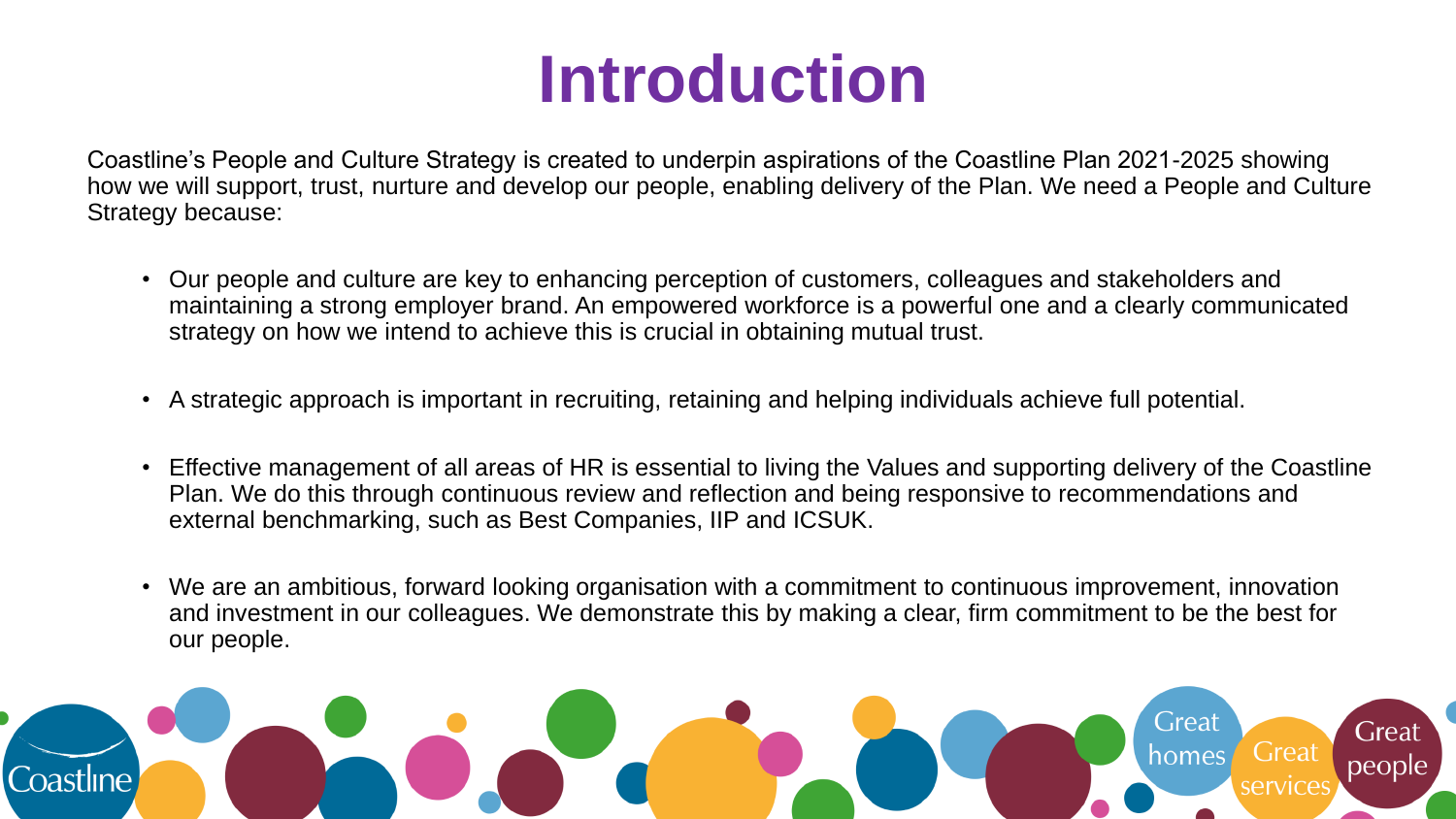## **Strategy Purpose**

The purpose of the People and Culture Strategy is:

- To align our people resources to deliver our strategic priorities and commitments;
- To support our ambition to be a 'great place to work' and strive to become the 'best employer in the South West';
- To support the necessary organisational change and development;
- To enable an engaged, healthy, effective and motivated workforce;
- To sustain an excellent HR Service to the organisation, at both strategic and transactional levels for colleagues and customers;
- To drive and support a high performance culture.

We will achieve this Vision through three strategic themes.

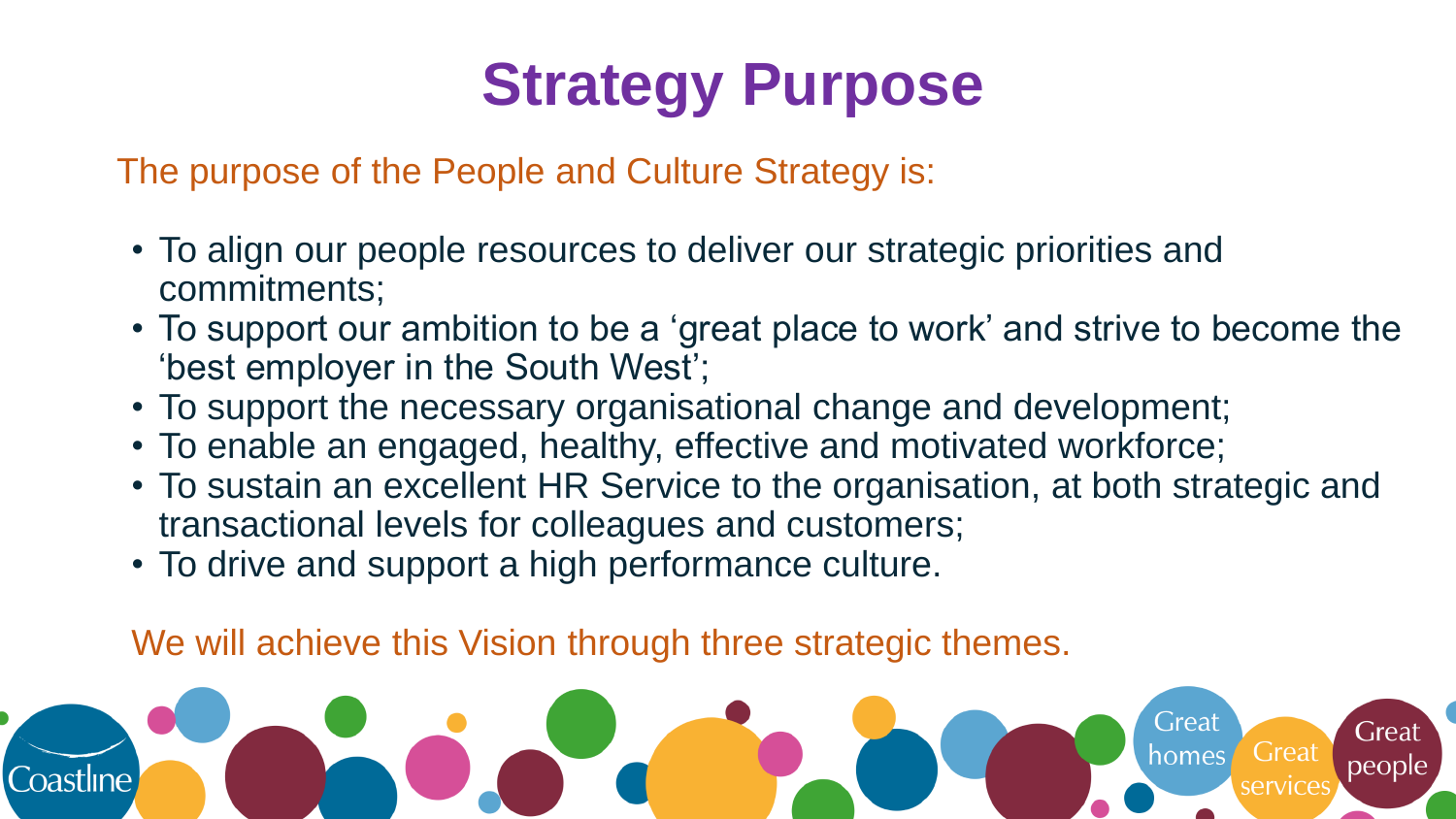## **Three Strategic Themes**

### Theme 1 – Culture

To be recognised as an innovative, learning organisation with a workforce who are trusted, nurtured and supported, who are self-aware, adaptable and who continually strive for excellence and improvement. We will do this through coaching and challenging each other, taking responsibility for solutions and always living our Values.

### Theme 2 - People

To recruit, retain and develop a workforce who are highly skilled, work collaboratively, are enabled and driven to deliver exceptional service to customers in all we strive to deliver. The wellbeing of our people, both colleagues and customers, underpins everything we do.

### Theme 3 – Systems and Processes

To have scalable, integrated, efficient systems which support our business needs, facilitates agile working and enables staff to excel in the delivery of their work which in turn, benefits our customers.

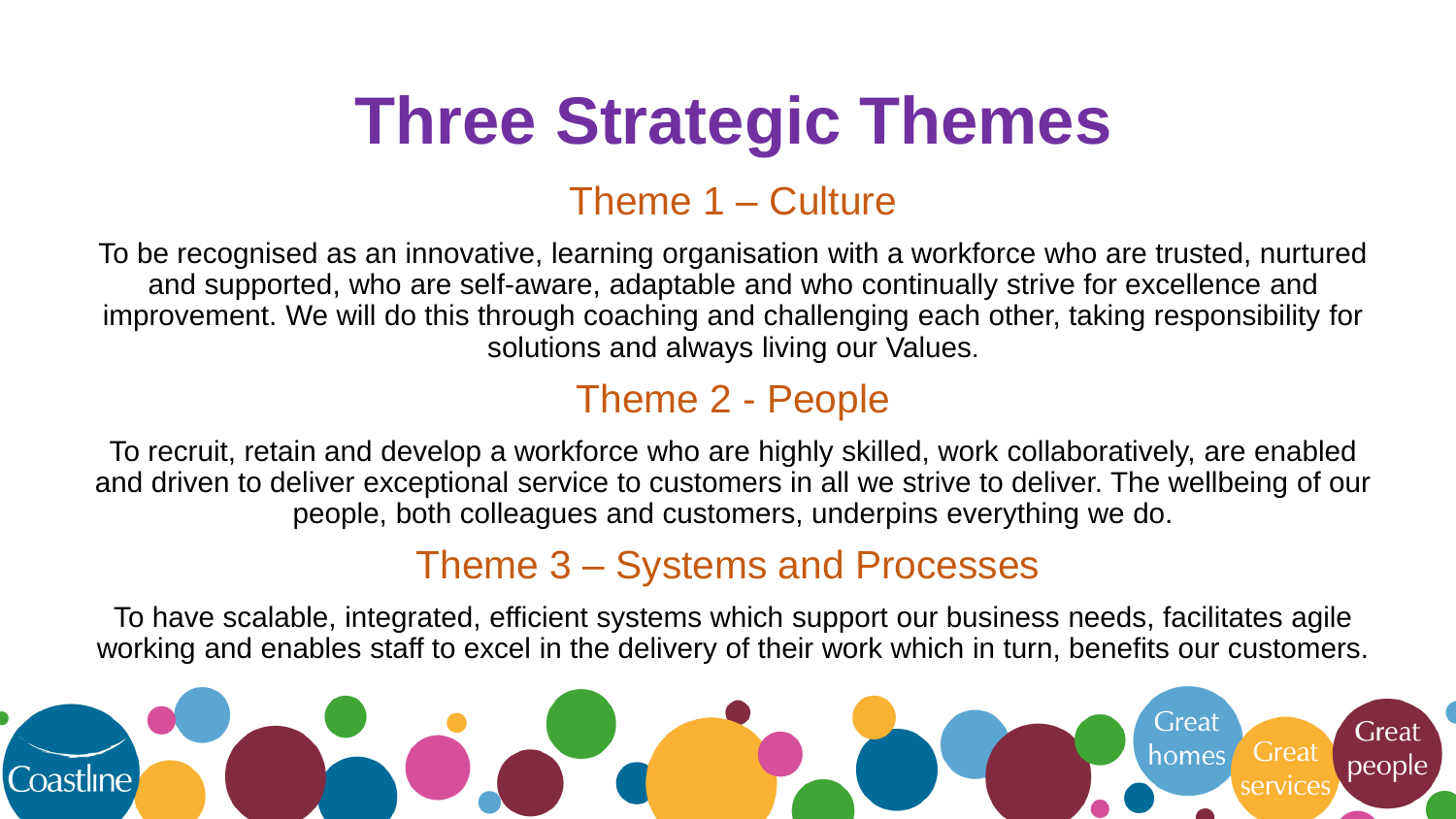to support our people growth plans,

accommodating the increasing complexities in a variety of business areas. We will review and develop a fair, comprehensive rewards and benefits package, increasing visibility and accessibility for

all.

Coastline

Continuing to provide targeted management and leadership training programmes, and development of a performance management process that aligns organisational and personal needs. We will continue to be adaptive as Coastline and colleague needs evolve.

# **We will continue**<br>to support our<br> $\begin{bmatrix} P & P \\ P & P \end{bmatrix}$

We will continue to invest in training and development, to enable staff to attain formal qualifications, meet mandatory training requirements and enhance skills through the provision of a generous training budget.

We will continue to improve performance management and capability, develop a clear framework that will recognise, reward and support performance improvement.

We will create clear learning pathways for each job role, ensuring transparency, support and investment for colleagues so they can excel in their roles and in readiness for progression where desired. We will enhance our rolling programme of development, adopting a blended learning approach of traditional methods of learning and digital learning solutions.

Great

homes

Great

services

**Great**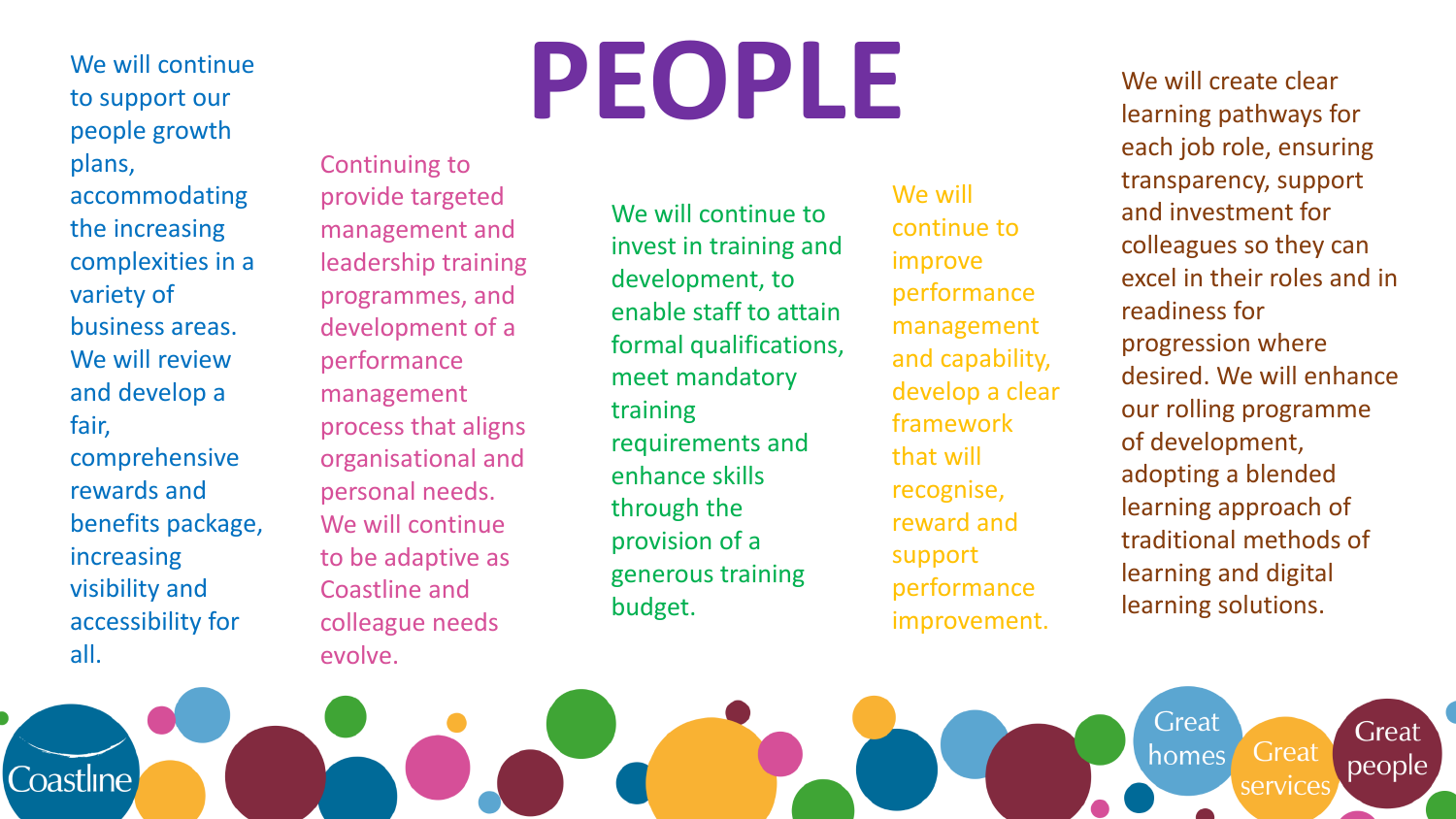# **CULTURE**

**Supporting our aim to be the best employer in the South West, we will:**

#### **Investment in colleagues' development**

*Growing the training plan, ensuring the generous training budget is utilised in a way that benefits personal, departmental and organisational growth.*

Coastline

#### **Retain, improve and cascade great culture**

*Continue our commitment to pay above the real living wage to all colleagues, enhancing colleague's total reward packages. We will continue developing effective communications between Coastline, colleagues and customers and strive for a consistently respectful and trusted workforce as 'One Coastline'.*

#### **Colleague wellbeing**

*Focus on development of Coastline's wellbeing provisions, Employee Assistance Programme service, promoting wellbeing across the business and encouraging and supporting people to take responsibility for their own resilience.*

#### **Review T & C's**

Great

homes

*Ensuring different colleague groups are treated and remunerated fairly, with benefits that offer choice and flexibility. Review of people related operations will be undertaken to ensure no indirect, unintentional bias places disadvantage on any of our working groups.*

**Great** 

services

**Great**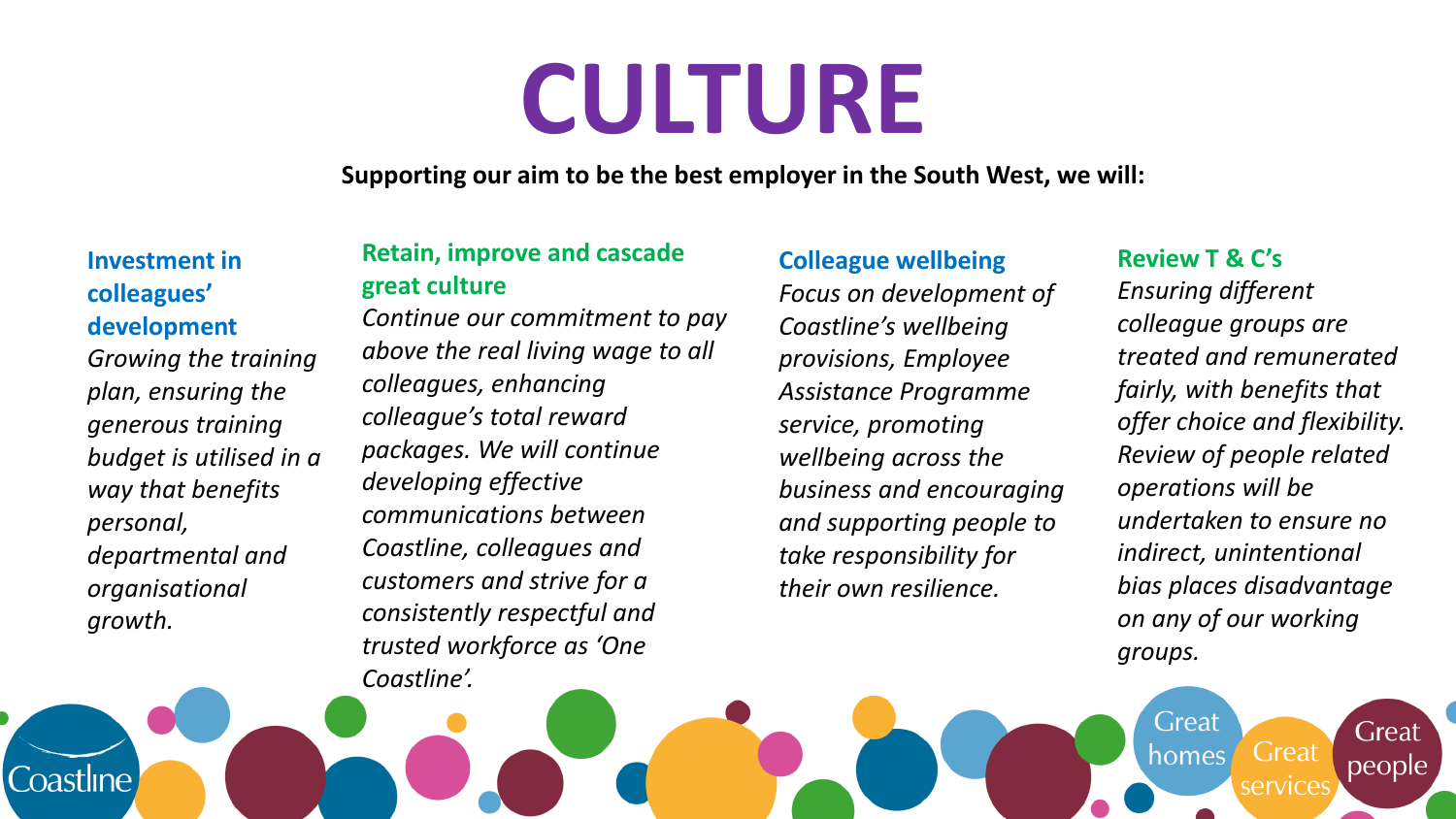# **CULTURE cont…**

**Supporting our aim to be the best employer in the South West, we will:**

#### **Provide opportunities to give something back**

*Encouraging volunteering and charity days, fundraising and support within the local community. Enabling colleagues to feel purpose in various areas of their work and lives.*

Coastline

#### **Review and update our working environments**

*Encouraging colleagues back into the workplace after Covid, engaging in social, team and work activities.* 

*Coastline house refurbishments already underway and other sites, provisions and facilities will be identified and improvements made where needed.*

#### **Ensure clarity of purpose and inclusivity**

*Ensuring all colleagues have clear, defined roles and understand how their contribution fits in with the bigger picture and the Coastline Plan. Creating and enabling inclusive, safe space where people feel valued, respected and able to thrive.*

Great

homes

**Great** 

service:

Great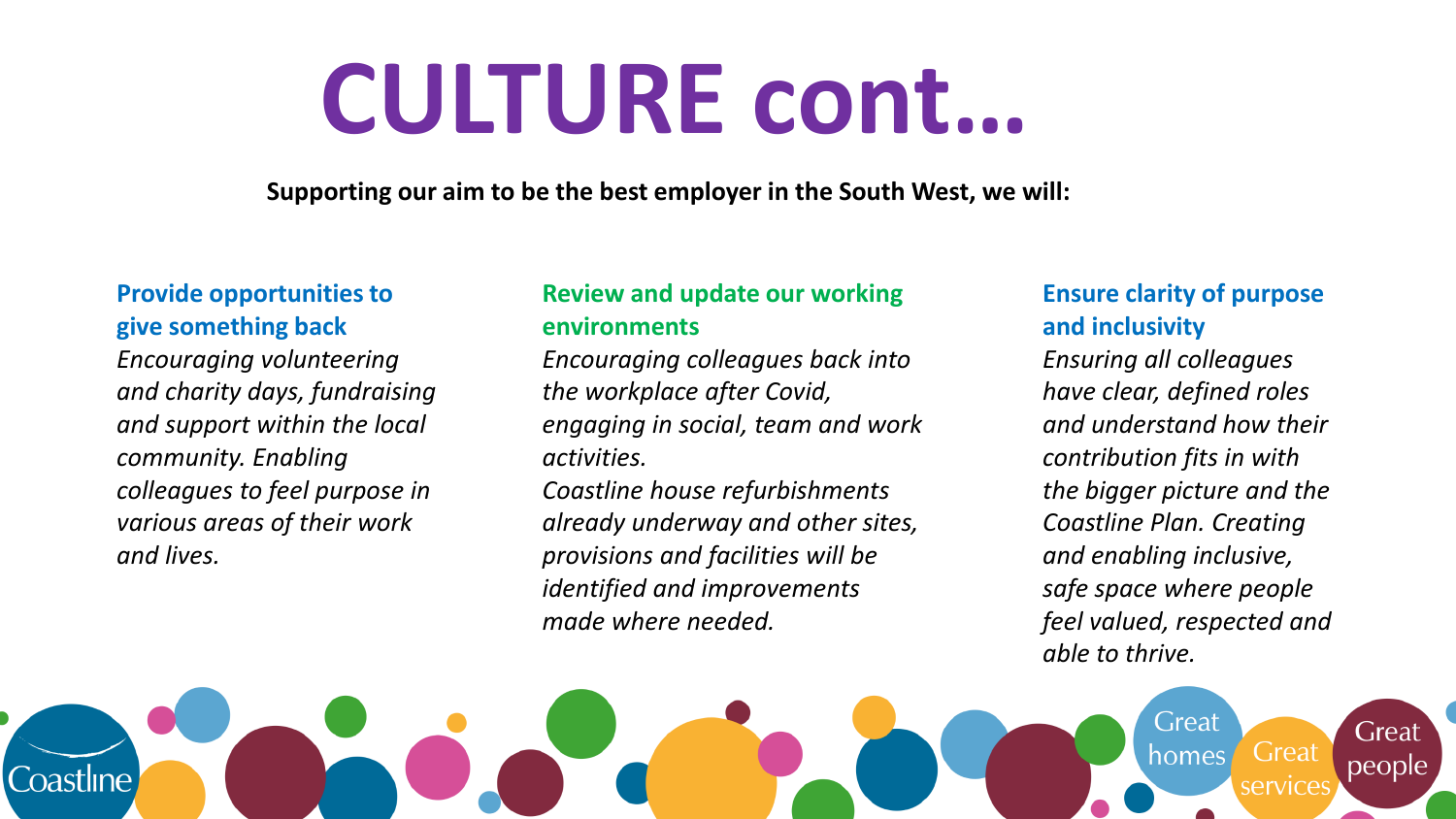## **SYSTEMS AND PROCESSES**

#### **To enable effective delivery of all areas of the strategy and across the business, we need to:**

- 1. Provide the advice and support required to help managers through the post Covid business transformation.
- 2. Provide a timely and relevant reporting capability to support managers and our organisational performance.
	- 3. Create easy to follow guidance pathways and information on key HR and training matters.
	- 4. Streamline the training and development process and integrate within the iCHRIS system.
		- 5. Review our Performance Management system and process.
- 6. Update and streamline all our 'people' information including Staff Handbook, Policies and Procedures.

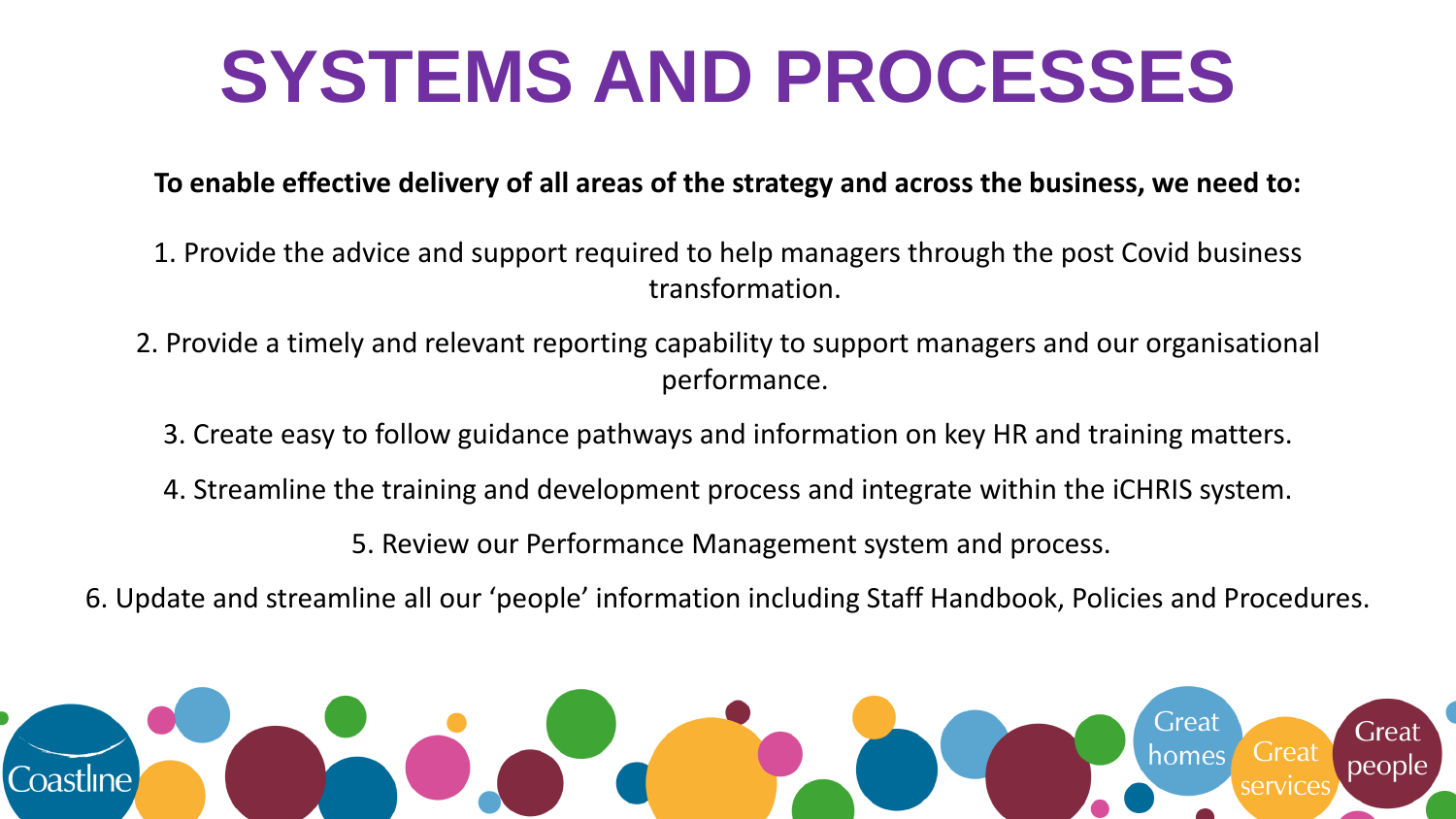## How we will deliver

#### **Develop existing wellbeing programme, including:**

Review of Simply Health and EAP provision;

Enhancement of resources and support available;

More regular, variable methods of communication with multiple staff groups;

Increase number of Mental Health First Aid trained colleagues across departments;

Leverage existing wellbeing forum more effectively to utilise peers more effectively.

Empower staff forums, wellbeing champions and mental health first aiders to help drive positive changes, supporting wellbeing from the frontline.

Coastline

**Introduction of a new Performance Management Framework, supporting high-performance work culture and encourage behavioural excellence**. To include review of the existing Appraisal and 1:1 process, individual and corporate bonus structures. Continue developing leadership programme for managers with added focus and mandating Coastline values, soft skills and best practice, incorporated into probation periods.

Further use the of the Insights tool across colleague groups to increase awareness and respect of self and others.

#### **Develop internal L,T&D programme, 'Coastline Academy', supporting continuous improvement and development opportunities for all.**

To be aligned with departmental succession planning, career pathways and demonstrate our commitment to investing in people.

Facilitating more autonomy for colleagues over their personal development. Integrating and supporting Apprenticeships, Inspiring Futures, Construct and other training initiatives across all teams to provide opportunities and build future talent pipelines.

Great

homes

**Great** 

services

Great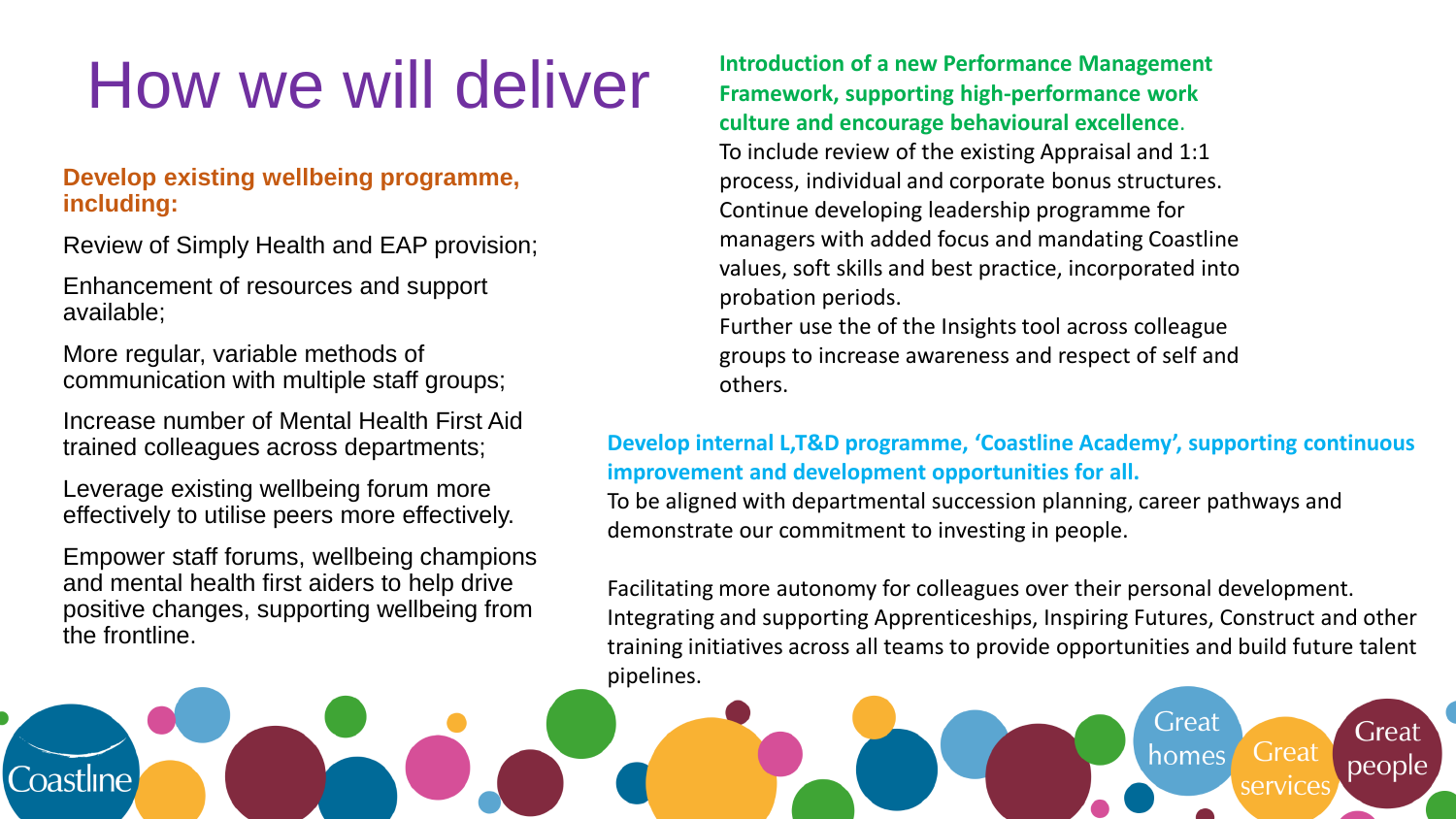## How we will deliver cont…

#### **Develop Toolkits, Training and Guidance for Line Managers and Supervisors.**

Through a range of People and Culture processes. Combination of video, audio, paper, electronic, workshops and resources, in person and on Coastnet to ensure methods are accessible to suit all business areas, roles and individual abilities for learning.

**Support financial and psychological stability** for colleagues through regular review of T&C's, frequent communications and investing in soft skills with all line managers. We will help create 'One Coastline' across different business areas whilst reflecting everyone's differences. We will leverage multiple communication streams and mechanisms to ensure inclusivity for all colleagues.

#### **Develop our ED&I profile and**

**culture**, reflecting more inclusive within our HR practice, processes and documentation and ensuring no unconscious bias or discrimination result from what we do. We will develop a schedule of diversity events to celebrate and share our differences.

**HR and Payroll system to be fully implemented and integrated across the group**, including E-Recruit, Manager and Employee Self-Service and Learning and Development modules. Supporting Managers to take ownership for their teams training, HR records and wellbeing. Managers will be supported in developing all necessary skills and given access to all training, systems and tools required to carry out their jobs effectively. Continuous review and feedback at all levels, on the way we carry out and manage work practices will help ensure consistent best practice and ensure everyone is held accountable.

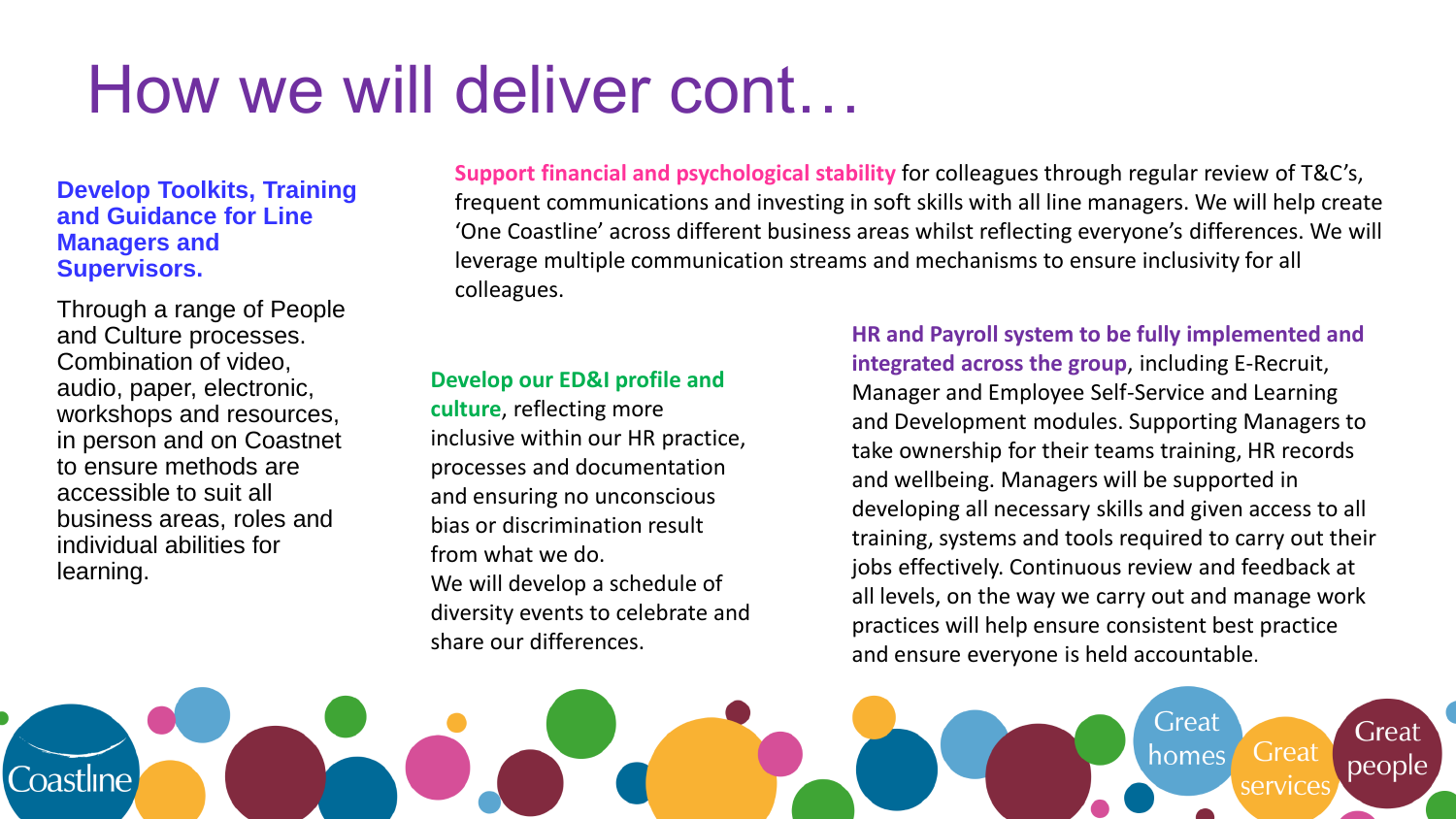**better!** We will see increased wellbeing for all Coastline colleagues and a reduction in average sickness levels.

Coastline

New performance systems will support high performance and increased satisfaction and behaviours. We will seek regular feedback on the impact of this to ensure it meets the needs of **ALL** colleagues. Talent management, career progression and succession planning will become intrinsically linked with internal PMR process and a 'Coastline Academy' Programme will aid more internal recruitment/movement and improve retention.

## **Critical Success Factors We will all feel**

**One Coastline.** Building on existing culture, driven by the EDI working group, we will continue to foster and grow an environment where everyone feels comfortable, included and respected, given fair opportunities and is treated equally.

> **Proudly Coastline.** We will be an employer of choice in the local market and considered **"The Best Employer in the South West".**

We will have a strong recruitment presence in the community, identifiable recruitment branding and positive feedback on the candidate experience.

You will recognise a direct link between your feedback and our actions through a **"You Said, and Together We Did"** approach.

**Making life easier.** We will successfully remove all manual recording and spreadsheets. Automating the majority of basic HR processes and in streamlining the production of reports we will support ET, HoS and Managers utilising our people data**.** 

**Great** 

people

**Over to you….** All colleagues will have more control over their own training, career plans and personal development – **we're listening.**

Great

homes

**Great** 

services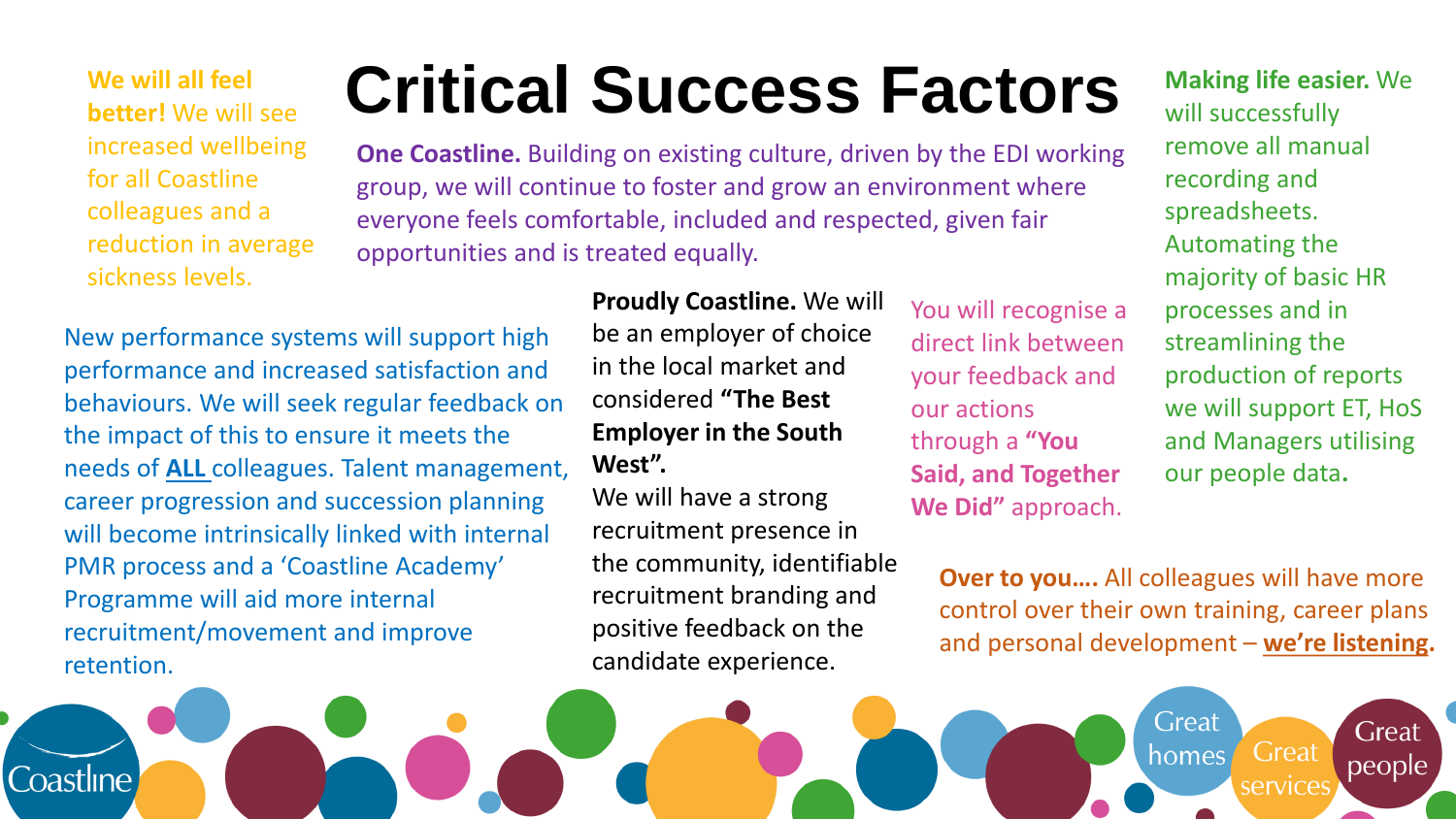# **Next Steps**

Next steps with this strategy are detailed in the 12 month action plan (2022 – 2023). Regular review and progress updates will be provided to ET and the Board and the next detailed annual plan developed toward the end of 2022.